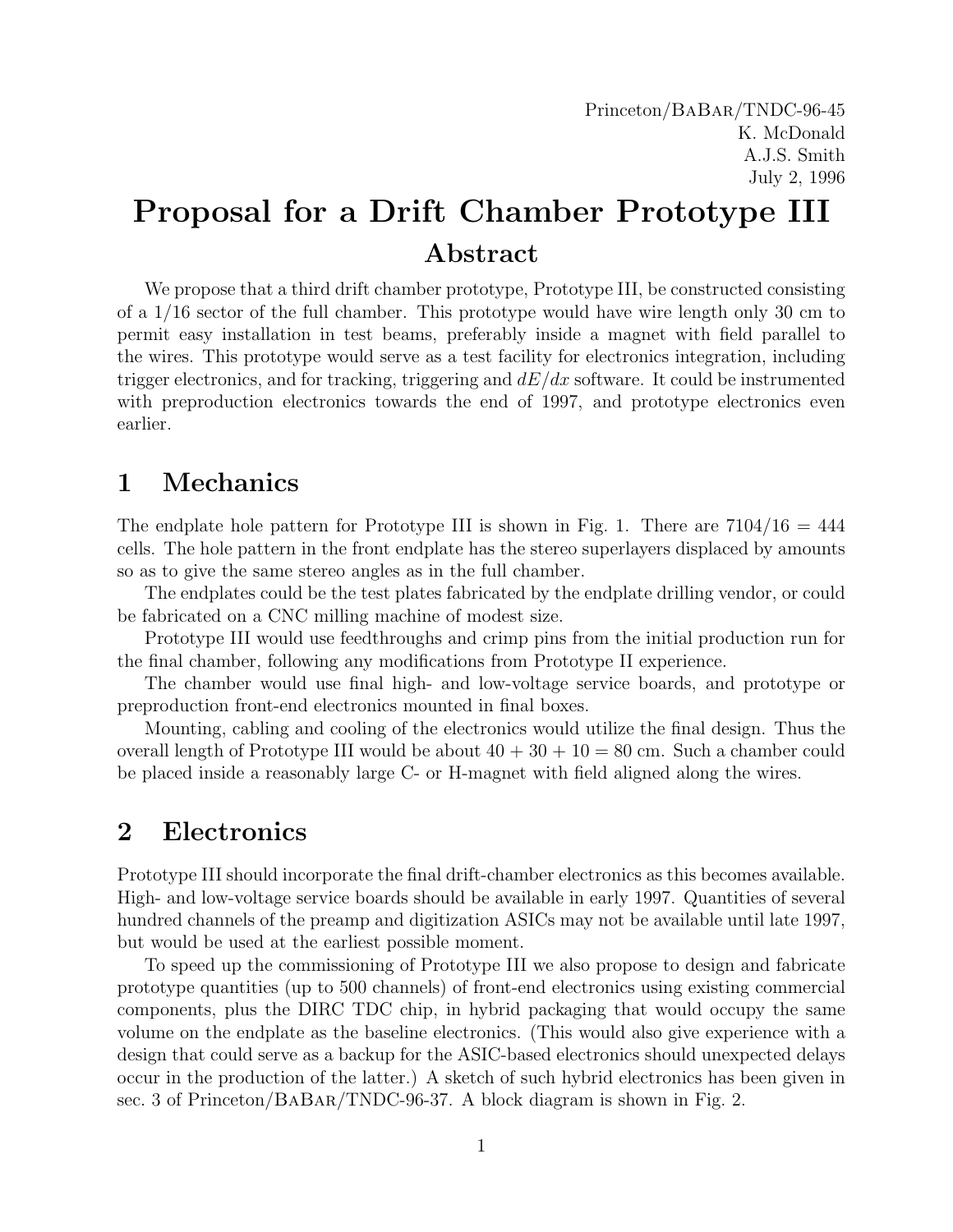

Figure 1: Hole patterns for the endplates of Prototype III, taken to be 1/9 the length of the full chamber.

## 3 Rôle of Prototype III

Prototype III is not intended as a prototype of assembly and stringing, which functions are served by Prototype II. It extends the rôle of Prototype II as a testbed for electronics integration, implementing a full radial sector of three electronics supermodules, rather than two azimuthal sectors of the innermost supermodules as in Prototype II.

The full radial extent and compact axial length of Prototype III permit it to be installed in a magnet in a test beam at TRIUMF, BNL or CERN (or more than one of these). This would lead to system tests of tracking, triggering and  $dE/dx$  hardware and software. A realistic test of  $dE/dx$  could only be accomplished at a few-hundred-MeV/ $c \pi/K$  beam such as at BNL or the CERN PS or SPS. Tracking and triggering studies could be accomplished in a 100-200 MeV/c muon beam at TRIUMF, using a reduced magnetic field to give track curvatures equivalent to higher momenta at full field.